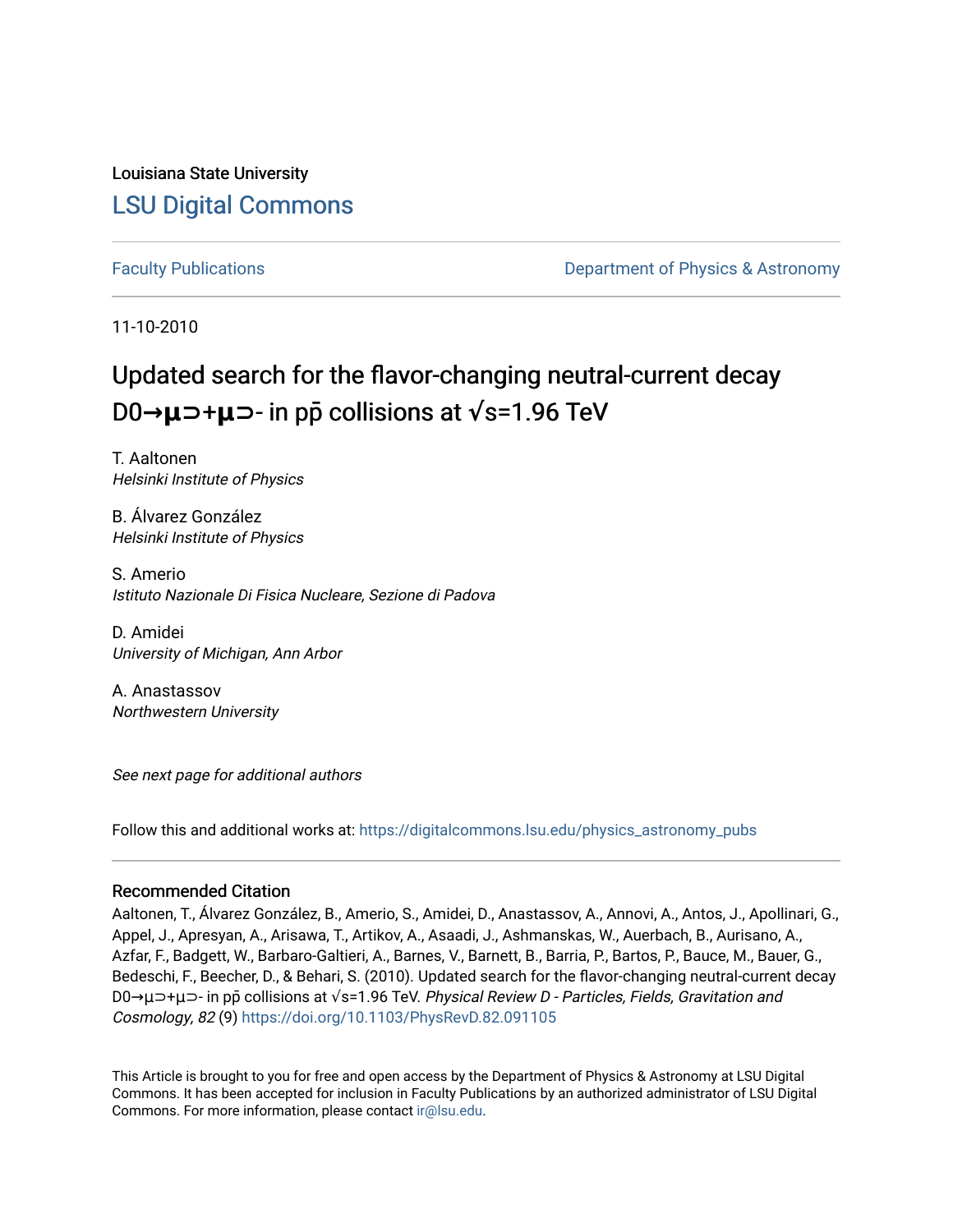### Authors

T. Aaltonen, B. Álvarez González, S. Amerio, D. Amidei, A. Anastassov, A. Annovi, J. Antos, G. Apollinari, J. A. Appel, A. Apresyan, T. Arisawa, A. Artikov, J. Asaadi, W. Ashmanskas, B. Auerbach, A. Aurisano, F. Azfar, W. Badgett, A. Barbaro-Galtieri, V. E. Barnes, B. A. Barnett, P. Barria, P. Bartos, M. Bauce, G. Bauer, F. Bedeschi, D. Beecher, and S. Behari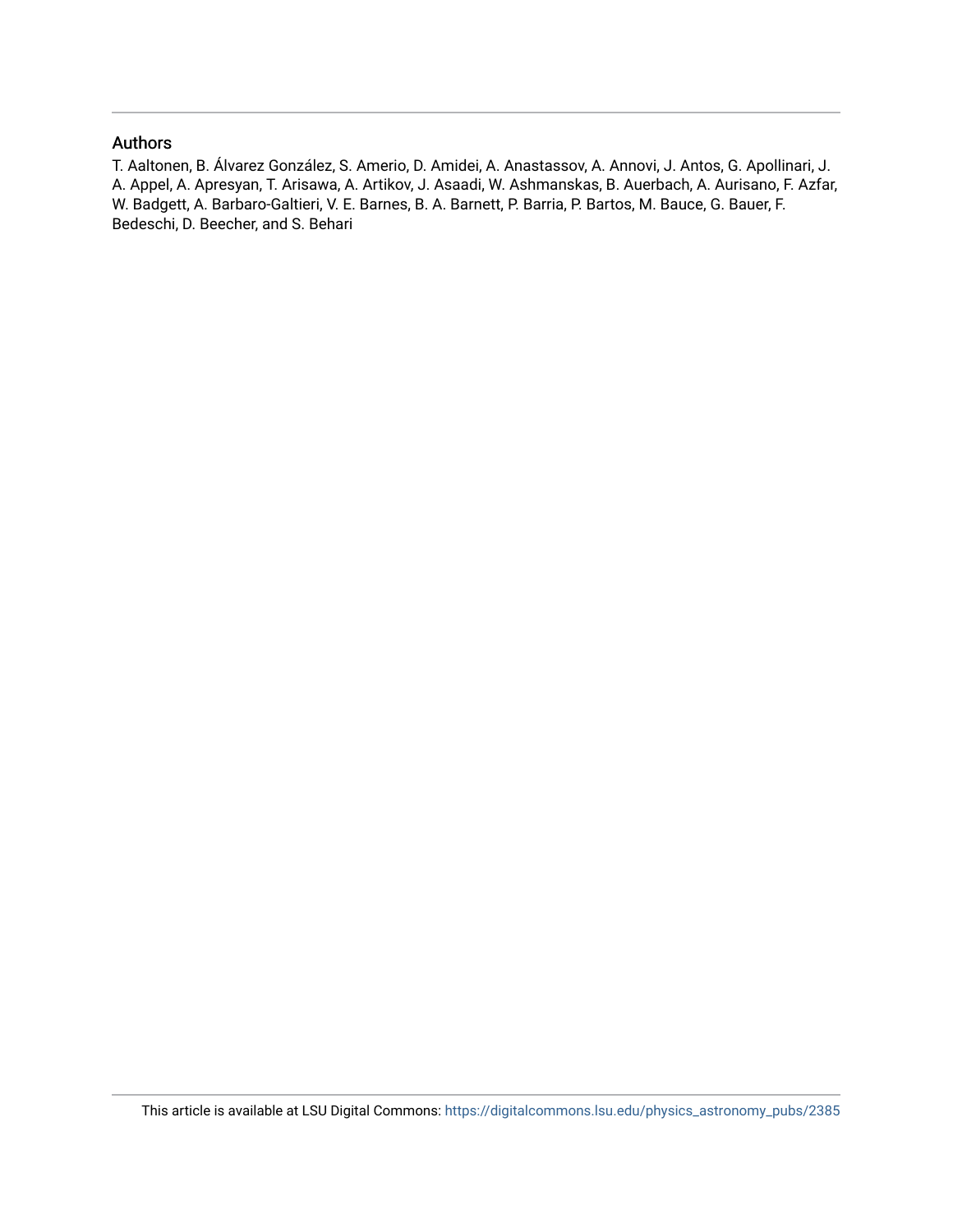## Updated search for the flavor-changing neutral-current decay  $D^0 \to \mu^+ \mu^$ ne flavor-changing neutral-curren<br>in  $p\bar{p}$  collisions at  $\sqrt{s}=1.96\text{ TeV}$

<span id="page-2-23"></span><span id="page-2-22"></span><span id="page-2-21"></span><span id="page-2-20"></span><span id="page-2-19"></span><span id="page-2-18"></span><span id="page-2-17"></span><span id="page-2-16"></span><span id="page-2-15"></span><span id="page-2-14"></span><span id="page-2-13"></span><span id="page-2-12"></span><span id="page-2-11"></span><span id="page-2-10"></span><span id="page-2-9"></span><span id="page-2-8"></span><span id="page-2-7"></span><span id="page-2-6"></span><span id="page-2-5"></span><span id="page-2-4"></span><span id="page-2-3"></span><span id="page-2-2"></span><span id="page-2-1"></span><span id="page-2-0"></span>T. Aaltonen,<sup>22</sup> B. Álvarez González,<sup>10[,w](#page-4-0)</sup> S. Amerio,<sup>42a</sup> D. Amidei,<sup>33</sup> A. Anastassov,<sup>37</sup> A. Annovi,<sup>18</sup> J. Antos,<sup>13</sup> G. Apollinari,<sup>16</sup> J. A. Appel,<sup>16</sup> A. Apresyan,<sup>47</sup> T. Arisawa,<sup>56</sup> A. Artikov,<sup>14</sup> J. Asaadi,<sup>52</sup> W. Ashmanskas,<sup>16</sup> B. Auerbach.<sup>59</sup> A. Aurisano,<sup>52</sup> F. Azfar,<sup>41</sup> W. Badgett,<sup>16</sup> A. Barbaro-Galtieri,<sup>27</sup> V. E. Barnes,<sup>47</sup> B. A. Barnett,<sup>24</sup> P. Barria,<sup>45c,45a</sup> P. Bartos,<sup>13</sup> M. Bauce,<sup>42b,42a</sup> G. Bauer,<sup>31</sup> F. Bedeschi,<sup>45a</sup> D. Beecher,<sup>29</sup> S. Behari,<sup>24</sup> G. Bellettini,<sup>45b,45a</sup> J. Bellinger,<sup>58</sup> D. Benjamin,<sup>15</sup> A. Beretv[a](#page-4-1)s,<sup>16</sup> E. Berry,<sup>12</sup> A. Bhatti,<sup>49</sup> M. Binkley,<sup>16,a</sup> D. Bisello,<sup>42b,42a</sup> I. Bizjak,<sup>29,[cc](#page-4-2)</sup> K. R. Bland,<sup>5</sup> C. Blocker,<sup>7</sup> B. Blumenfeld,<sup>24</sup> A. Bocci,<sup>15</sup> A. Bodek,<sup>48</sup> D. Bortoletto,<sup>47</sup> J. Boudreau,<sup>46</sup> A. Boveia,<sup>12</sup> B. Brau,<sup>16[,b](#page-4-3)</sup> L. Brigliadori,<sup>6b,6a</sup> A. Brisuda,<sup>13</sup> C. Bromberg,<sup>34</sup> E. Brucken,<sup>22</sup> M. Bucciantonio,<sup>45b,45a</sup> J. Budagov,<sup>14</sup> H. S. Budd,<sup>48</sup> S. Budd,<sup>23</sup> K. Burkett,<sup>16</sup> G. Busetto,<sup>42b,42a</sup> P. Bussey,<sup>20</sup> A. Buzatu,<sup>32</sup> S. Cabrera,<sup>15[,y](#page-4-4)</sup> C. Calancha,<sup>30</sup> S. Camarda,<sup>4</sup> M. Campanelli,<sup>34</sup> M. Campbell,<sup>33</sup> F. Canelli, <sup>12,16</sup> A. Canepa, <sup>44</sup> B. Carls, <sup>23</sup> D. Carlsmith, <sup>58</sup> R. Carosi, <sup>45a</sup> S. Carrillo, <sup>17,1</sup> S. Carron, <sup>16</sup> B. Casal, <sup>10</sup> M. Casarsa, <sup>16</sup> A. Castro, <sup>6b,6a</sup> P. Catastini, <sup>16</sup> D. Cauz, <sup>53a</sup> V. Cavaliere, <sup>45c, 45a</sup> M. Cavalli-Sforza, <sup>4</sup> A. Cerri, <sup>27, [g](#page-4-6)</sup> L. Ce[r](#page-4-7)rito, <sup>29,r</sup> Y. C. Chen, <sup>1</sup> M. Chertok,  $8$  G. Chiarelli,  $45a$  G. Chlachidze,  $16$  F. Chlebana,  $16$  K. Cho,  $26$  D. Chokheli,  $14$  J. P. Chou,  $21$  W. H. Chung,  $58$ Y. S. Chung,<sup>48</sup> C. I. Ciobanu,<sup>43</sup> M. A. Ciocci,<sup>45c,45a</sup> A. Clark,<sup>19</sup> D. Clark,<sup>7</sup> G. Compostella,<sup>42b,42a</sup> M. E. Convery,<sup>16</sup> J. Con[w](#page-4-0)ay,<sup>8</sup> M. Corbo,<sup>43</sup> M. Cordelli,<sup>18</sup> C. A. Cox,<sup>8</sup> D. J. Cox,<sup>8</sup> F. Crescioli,<sup>45b,45a</sup> C. Cuenca Almenar,<sup>59</sup> J. Cuevas,<sup>10,w</sup> R. Culbertson,<sup>16</sup> D. Dagenhart,<sup>16</sup> N. d'Ascenzo,<sup>43[,u](#page-4-8)</sup> M. Datta,<sup>16</sup> P. de Barbaro,<sup>48</sup> S. De Cecco,<sup>50a</sup> G. De Lorenzo,<sup>4</sup> M. Dell'Orso,<sup>45b,45a</sup> C. Deluca,<sup>4</sup> L. Demortier,<sup>49</sup> J. Deng,<sup>15,[d](#page-4-9)</sup> M. Deninno,<sup>6a</sup> F. Devoto,<sup>22</sup> M. d'Errico,<sup>42b,42a</sup> A. Di Canto,<sup>45b,45a</sup> B. Di Ruzza,<sup>45a</sup> J. R. Dittmann,<sup>5</sup> M. D'Onofrio,<sup>28</sup> S. Donati,<sup>45b,45a</sup> P. Dong,<sup>16</sup> T. Dorigo,<sup>42a</sup> K. Ebina,<sup>56</sup> A. Elagin,<sup>52</sup> A. Eppig,<sup>33</sup> R. Erbacher,<sup>8</sup> D. Errede,<sup>23</sup> S. Errede,<sup>23</sup> N. Ershaidat,<sup>43[,bb](#page-4-10)</sup> R. Eusebi,<sup>52</sup> H. C. Fang,<sup>27</sup> S. Farrington,<[s](#page-4-11)up>41</sup> M. Feindt,<sup>25</sup> J. P. Fernandez,<sup>30</sup> C. Ferrazza,<sup>45d,45a</sup> R. Field,<sup>17</sup> G. Flanagan,<sup>47,s</sup> R. Forrest,<sup>8</sup> M. J. Frank,<sup>5</sup> M. Franklin,<sup>21</sup> J. C. Freeman,<sup>16</sup> I. Furic,<sup>17</sup> M. Gallinaro,<sup>49</sup> J. Galyardt,<sup>11</sup> J. E. Garcia,<sup>19</sup> A. F. Garfinkel,<sup>47</sup> P. Garosi,<sup>45c,45a</sup> H. Gerberich,<sup>23</sup> E. Gerchtein,<sup>16</sup> S. Giagu,<sup>50b,50a</sup> V. Giakoumopoulou,<sup>3</sup> P. Giannetti,<sup>45a</sup> K. Gibson,<sup>46</sup> C.M. Ginsburg,<sup>16</sup> N. Giokaris,<sup>3</sup> P. Giromini,<sup>18</sup> M. Giunta,<sup>45a</sup> G. Giurgiu,<sup>24</sup> V. Glagolev,<sup>14</sup> D. Glenzinski,<sup>16</sup> M. Gold,<sup>36</sup> D. Goldin,<sup>52</sup> N. Goldschmidt,<sup>17</sup> A. Golossanov,<sup>16</sup> G. Gomez,<sup>10</sup> G. Gomez-Ceballos,<sup>31</sup> M. Goncharov,<sup>31</sup> O. González,<sup>30</sup> I. Gorelov,<sup>36</sup> A. T. Goshaw, <sup>15</sup> K. Goulianos, <sup>49</sup> A. Gresele, <sup>42a</sup> S. Grinstein, <sup>4</sup> C. Grosso-Pilcher, <sup>12</sup> R. C. Group, <sup>16</sup> J. Guimaraes da Costa, <sup>21</sup> Z. Gunay-Unalan,<sup>34</sup> C. Haber,<sup>27</sup> S. R. Hahn,<sup>16</sup> E. Halkiadakis,<sup>51</sup> A. Hamaguchi,<sup>40</sup> J. Y. Han,<sup>48</sup> F. Happacher,<sup>18</sup> K. Hara,<sup>54</sup> D. Hare,<sup>51</sup> M. Hare,<sup>55</sup> R. F. Harr,<sup>57</sup> K. Hatakeyama,<sup>5</sup> C. Hays,<sup>41</sup> M. Heck,<sup>25</sup> J. Heinrich,<sup>44</sup> M. Herndon,<sup>58</sup> S. Hewamanage,<sup>5</sup> D. Hidas, <sup>51</sup> A. Hocker, <sup>16</sup> W. Hopkins, <sup>16,[h](#page-4-12)</sup> D. Horn, <sup>25</sup> S. Hou, <sup>1</sup> R. E. Hughes, <sup>38</sup> M. Hurwitz, <sup>12</sup> U. Husemann, <sup>59</sup> N. Hussain, <sup>32</sup> M. Hussein,<sup>34</sup> J. Huston,<sup>34</sup> G. Introzzi,<sup>45a</sup> M. Iori,<sup>50b,50a</sup> A. Ivanov,<sup>8[,p](#page-4-13)</sup> E. James,<sup>16</sup> D. Jang,<sup>11</sup> B. Jayatilaka,<sup>15</sup> E. J. Jeon,<sup>26</sup> M. K. Jha,<sup>6a</sup> S. Jindariani,<sup>16</sup> W. Johnson,<sup>8</sup> M. Jones,<sup>47</sup> K. K. Joo,<sup>26</sup> S. Y. Jun,<sup>11</sup> T. R. Junk,<sup>16</sup> T. Kamon,<sup>52</sup> P. E. Karchin,<sup>57</sup> Y. Kato,<sup>40[,o](#page-4-14)</sup> W. Ketchum,<sup>12</sup> J. Keung,<sup>44</sup> V. Khotilovich,<sup>52</sup> B. Kilminster,<sup>16</sup> D. H. Kim,<sup>26</sup> H. S. Kim,<sup>26</sup> H. W. Kim,<sup>26</sup> J. E. Kim,<sup>26</sup> M. J. Kim,<sup>18</sup> S. B. Kim,<sup>26</sup> S. H. Kim,<sup>54</sup> Y. K. Kim,<sup>12</sup> N. Kimura,<sup>56</sup> S. Klimenko,<sup>17</sup> K. Kondo,<sup>56</sup> D. J. Kong,<sup>26</sup> J. Konigsberg,<sup>17</sup> A. Korytov,<sup>17</sup> A. V. Kotwal,<sup>15</sup> M. Kreps,<sup>25</sup> J. Kroll,<sup>44</sup> D. Krop,<sup>12</sup> N. Krumnack,<sup>5[,m](#page-4-15)</sup> M. Kruse,<sup>15</sup> V. Krut[e](#page-4-16)lyov,<sup>52,e</sup> T. Kuhr,<sup>25</sup> M. Kurata,<sup>54</sup> S. Kwang,<sup>12</sup> A. T. Laasanen,<sup>47</sup> S. Lami,<sup>45a</sup> S. Lammel,<sup>16</sup> M. Lancaster,<sup>29</sup> R. L. Lander,  $8$  K. Lannon,  $38.$ [v](#page-4-17) A. Lath,  $51$  G. Latino,  $45c,45a$  I. Lazzizzera,  $42a$  T. LeCompte,  $2$  E. Lee,  $52$  H. S. Lee,  $12$  J. S. Lee,  $26$ S. W. Lee,<sup>52,[x](#page-4-18)</sup> S. Leo,<sup>45b,45a</sup> S. Leone,<sup>45a</sup> J. D. Lewis,<sup>16</sup> C.-J. Lin,<sup>27</sup> J. Linacre,<sup>41</sup> M. Lindgren,<sup>16</sup> E. Lipeles,<sup>44</sup> A. Lister,<sup>19</sup> D. O. Litvintsev,<sup>16</sup> C. Liu,<sup>46</sup> Q. Liu,<sup>47</sup> T. Liu,<sup>16</sup> S. Lockwitz,<sup>59</sup> N. S. Lockyer,<sup>44</sup> A. Loginov,<sup>59</sup> D. Lucchesi,<sup>42b,42a</sup> J. Lueck,<sup>25</sup> P. Lujan,<sup>27</sup> P. Lukens,<sup>16</sup> G. Lungu,<sup>49</sup> J. Lys,<sup>27</sup> R. Lysak,<sup>13</sup> R. Madrak,<sup>16</sup> K. Maeshima,<sup>16</sup> K. Makhoul,<sup>31</sup> P. Maksimovic,<sup>24</sup> S. Malik,<sup>49</sup> G. Manca,<sup>28[,c](#page-4-19)</sup> A. Manousakis-Katsikakis,<sup>3</sup> F. Margaroli,<sup>47</sup> C. Marino,<sup>25</sup> M. Martínez,<sup>4</sup> R. Martínez-Ballarín,<sup>30</sup> P. Mastrandrea,<sup>50a</sup> M. Mathis,<sup>24</sup> M. E. Mattson,<sup>57</sup> P. Mazzanti,<sup>6a</sup> K. S. McFarland,<sup>48</sup> P. McIntyre,<sup>52</sup> R. McNulty,<sup>28,[j](#page-4-20)</sup> A. Mehta,<sup>28</sup> P. Mehtala,<sup>22</sup> A. Menzione,<sup>45a</sup> C. Mesropian,<sup>49</sup> T. Miao,<sup>16</sup> D. Mietlicki,<sup>33</sup> A. Mitra,<sup>1</sup> G. Mitse[l](#page-4-5)makher, <sup>17</sup> H. Miyake, <sup>54</sup> S. Moed, <sup>21</sup> N. Moggi, <sup>6a</sup> M. N. Mondragon, <sup>16,1</sup> C. S. Moon, <sup>26</sup> R. Moore, <sup>16</sup> M. J. Morello, <sup>16</sup> J. Morlock,<sup>25</sup> P. Movilla Fer[n](#page-4-21)andez,<sup>16</sup> A. Mukherjee,<sup>16</sup> Th. Muller,<sup>25</sup> P. Murat,<sup>16</sup> M. Mussini,<sup>6b,6a</sup> J. Nachtman,<sup>16,n</sup> Y. Nagai,<sup>54</sup> J. Naganoma,<sup>56</sup> I. Nakano,<sup>39</sup> A. Napier,<sup>55</sup> J. Nett,<sup>58</sup> C. Neu,<sup>44[,aa](#page-4-22)</sup> M. S. Neubauer,<sup>23</sup> J. Nielsen,<sup>27,[f](#page-4-23)</sup> L. Nodulman,<sup>2</sup> O. Norniella,  $^{23}$  E. Nurse,  $^{29}$  L. Oakes,  $^{41}$  S. H. Oh,  $^{15}$  Y. D. Oh,  $^{26}$  I. Oksuzian,  $^{17}$  T. Okusawa,  $^{40}$  R. Orava,  $^{22}$  L. Ortolan,  $^{4}$ S. Pa[g](#page-4-6)an Griso,<sup>42b,42a</sup> C. Pagliarone,<sup>53a</sup> E. Palencia,<sup>10,g</sup> V. Papadimitriou,<sup>16</sup> A. A. Paramonov,<sup>2</sup> J. Patrick,<sup>16</sup> G. Pauletta,  $53b,53a$  M. Paulini, <sup>11</sup> C. Paus, <sup>31</sup> D. E. Pellett, <sup>8</sup> A. Penzo,  $53a$  T. J. Phillips, <sup>15</sup> G. Piacentino,  $45a$  E. Pianori,  $44$ J. Pilot,<sup>38</sup> K. Pitts,<sup>23</sup> C. Pl[a](#page-4-1)ger,<sup>9</sup> L. Pondrom,<sup>58</sup> K. Potamianos,<sup>47</sup> O. Poukhov,<sup>14,a</sup> F. Prokoshin,<sup>14,[z](#page-4-24)</sup> A. Pronko,<sup>16</sup> F. Ptohos,<sup>18[,i](#page-4-25)</sup> E. Pueschel,<sup>11</sup> G. Punzi,<sup>45b,45a</sup> J. Pursley,<sup>58</sup> A. Rahaman,<sup>46</sup> V. Ramakrishnan,<sup>58</sup> N. Ranjan,<sup>47</sup> I. Redondo,<sup>30</sup> P. Renton,<sup>41</sup> M. Rescigno,<sup>50a</sup> F. Rimondi,<sup>6b,6a</sup> L. Ristori,<sup>45a,16</sup> A. Robson,<sup>20</sup> T. Rodrigo,<sup>10</sup> T. Rodriguez,<sup>44</sup> E. Rogers,<sup>23</sup>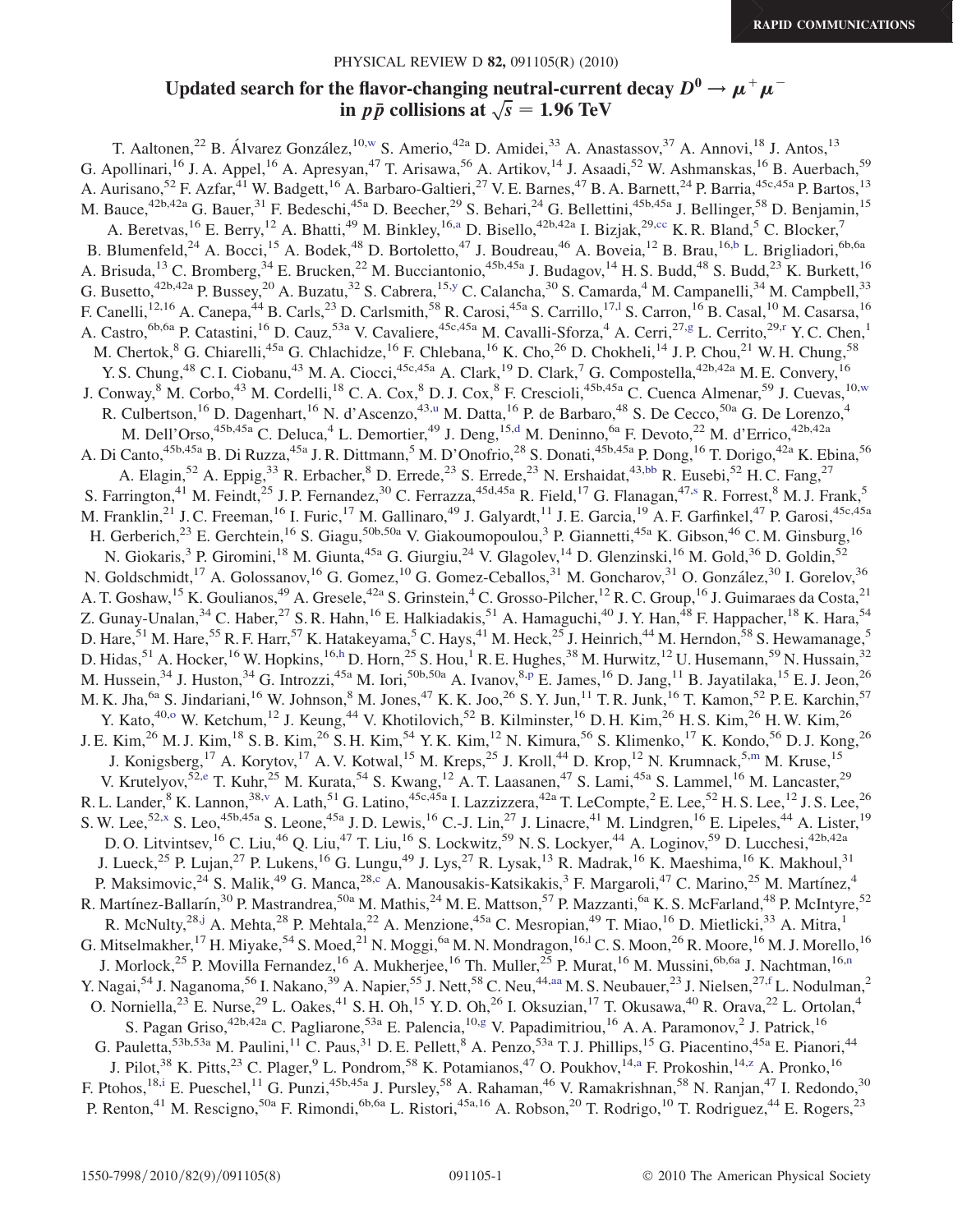T. AALTONEN et al. PHYSICAL REVIEW D 82, 091105(R) (2010)

<span id="page-3-2"></span>S. Rolli,<sup>55</sup> R. Roser,<sup>16</sup> M. Rossi,<sup>53a</sup> F. Ruffini,<sup>45c,45a</sup> A. Ruiz,<sup>10</sup> J. Russ,<sup>11</sup> V. Rusu,<sup>16</sup> A. Safonov,<sup>52</sup> W. K. Sakumoto,<sup>48</sup> L. Santi,<s[u](#page-4-8)p>53b,53a</sup> L. Sartori,<sup>45a</sup> K. Sato,<sup>54</sup> V. Saveliev,<sup>43,u</sup> A. Savoy-Navarro,<sup>43</sup> P. Schlabach,<sup>16</sup> A. Schmidt,<sup>25</sup> E. E. Schmidt,<sup>16</sup> M. P. Schmidt,<sup>59</sup> M. Schmitt,<sup>37</sup> T. Schwarz,<sup>8</sup> L. Scodellaro,<sup>10</sup> A. Scribano,<sup>45c,45a</sup> F. Scuri,<sup>45a</sup> A. Sedov,<sup>47</sup> S. Seidel,<sup>36</sup> Y. Seiya,<sup>40</sup> A. Semenov,<sup>14</sup> F. Sforza,<sup>45b,45a</sup> A. Sfyrla,<sup>23</sup> S.Z. Shalhout,<sup>8</sup> T. Shears,<sup>28</sup> P.F. Shepard,<sup>46</sup> M. Shimojima,<sup>54[,t](#page-4-26)</sup> S. Shiraishi,<sup>12</sup> M. Shochet,<sup>12</sup> I. Shreyber,<sup>35</sup> A. Simonenko,<sup>14</sup> P. Sinervo,<sup>32</sup> A. Sissakian,<sup>14</sup> K. Sliwa,<sup>55</sup> J. R. Smith,<sup>8</sup> F. D. Snider,<sup>16</sup> A. Soha,<sup>16</sup> S. Somalwar,<sup>51</sup> V. Sorin,<sup>4</sup> P. Squillacioti,<sup>16</sup> M. Stanitzki,<sup>59</sup> R. St. Denis,<sup>20</sup> B. Stelzer,<sup>32</sup> O. Stelzer-Chilton,<sup>32</sup> D. Stentz,<sup>37</sup> J. Strologas,<sup>36</sup> G. L. Strycker,<sup>33</sup> Y. Sudo,<sup>54</sup> A. Sukhanov,<sup>17</sup> I. Suslov,<sup>14</sup> K. Takemasa,<sup>54</sup> Y. Takeuc[h](#page-4-12)i,<sup>54</sup> J. Tang,<sup>12</sup> M. Tecchio,<sup>33</sup> P. K. Teng,<sup>1</sup> J. Thom,<sup>16,h</sup> J. Thome,<sup>11</sup> G. A. Thompson,<sup>23</sup> E. Thomson,<sup>44</sup> P. Ttito-Guzmán,<sup>30</sup> S. Tkaczyk,<sup>16</sup> D. Toback,<sup>52</sup> S. Tokar,<sup>13</sup> K. Tollefson,<sup>34</sup> T. Tomura,<sup>54</sup> D. Tonelli,<sup>16</sup> S. Torre,<sup>18</sup> D. Torretta,<sup>16</sup> P. Totaro,<sup>53b,53a</sup> M. Trovato,<sup>45d,45a</sup> Y. Tu,<sup>44</sup> N. Turini,<sup>45c,45a</sup> F. Ukegawa,<sup>54</sup> S. Uozumi,<sup>26</sup> A. Varganov,<sup>33</sup> E. Vataga,<sup>45d,45a</sup> F. Vázquez,<sup>17,1</sup> G. Velev,<sup>16</sup> C. Vellidis,<sup>3</sup> M. Vidal,<sup>30</sup> I. Vila,<sup>10</sup> R. Vilar,<sup>10</sup> M. Vogel,<sup>36</sup> G. Volpi,<sup>45b,45a</sup> P. Wagner,<sup>44</sup> R. L. Wagner,<sup>16</sup> T. Wakisaka,<sup>40</sup> R. Wallny,<sup>9</sup> S. M. Wang,<sup>1</sup> A. Warburton,<sup>32</sup> D. Waters,<sup>29</sup> M. Weinberger,<sup>52</sup> W. C. Wester III,<sup>16</sup> B. Whitehouse,<sup>55</sup> D. Whiteson,<sup>44,[d](#page-4-9)</sup> A. B. Wicklund,<sup>2</sup> E. Wicklund,<sup>16</sup> S. Wilbur,<sup>12</sup> F. Wick,<sup>25</sup> H. H. Williams,<sup>44</sup> J. S. Wilson,<sup>38</sup> P. Wilson,<sup>16</sup> B. L. Winer,<sup>38</sup> P. Wittic[h](#page-4-12),<sup>16,h</sup> S. Wolbers,<sup>16</sup> H. Wolfe,<sup>38</sup> T. Wright,<sup>33</sup> X. Wu,<sup>19</sup> Z. Wu,<sup>5</sup> K. Yamamoto,<sup>40</sup> J. Yamaoka,<sup>15</sup> U.K. Yang,<sup>12,[q](#page-4-27)</sup> Y.C. Yang,<sup>26</sup> W.-M. Yao,<sup>27</sup> G.P. Yeh,<sup>16</sup> K. Yi,<sup>16[,n](#page-4-21)</sup> J. Yoh,<sup>16</sup> K. Yorita,<sup>56</sup> T. Yoshida,<sup>40,[k](#page-4-28)</sup> G. B. Yu,<sup>15</sup> I. Yu,<sup>26</sup> S. S. Yu,<sup>16</sup> J. C. Yun,<sup>16</sup> A. Zanetti,<sup>53a</sup> Y. Zeng,<sup>15</sup> and S. Zucchelli<sup>6b,6a</sup>

#### (CDF Collaboration)

<sup>1</sup>Institute of Physics, Academia Sinica, Taipei, Taiwan 11529, Republic of China<br><sup>2</sup><sup>4</sup> Engange National Laboratory, Argonne, Illinois 60430, USA

 $A$ rgonne National Laboratory, Argonne, Illinois 60439, USA<br> $3$ University of Athens, 157 71 Athens, Greece

<span id="page-3-1"></span><span id="page-3-0"></span><sup>5</sup> University of Athens, 157 71 Athens, Greece  $\frac{3}{4}$  University of Athens, 157 71 Athens, Greece

Institut de Fisica d'Altes Energies, Universitat Autonoma de Barcelona, E-08193, Bellaterra (Barcelona), Spain <sup>5</sup>

 $^{5}$ Baylor University, Waco, Texas 76798, USA<br><sup>6a</sup>Istituto Nazionale di Fisica Nucleare Bologna, I-40127 Bologna, Italy <sup>6b</sup>University of Bologna, I-40127 Bologna, Italy

 ${}^{7}$ Brandeis University, Waltham, Massachusetts 02254, USA

 $^{8}$ University of California, Davis, Davis, California 95616, USA  $^{9}$ University of California, Los Angeles, Los Angeles, California 90024, USA

<sup>2</sup>University of California, Los Angeles, Los Angeles, California 90024, USA<br>
<sup>10</sup>Instituto de Fisica de Cantabria, CSIC-University of Cantabria, 39005 Santander, Spain<br>
<sup>12</sup>Comenius University, Pennsylvania 15213, USA<br>
<sup></sup>

FIN-00014, Helsinki, Finland<br><sup>23</sup>University of Illinois, Urbana, Illinois 61801, USA<br><sup>24</sup>The Johns Hopkins University, Baltimore, Maryland 21218, USA<br><sup>25</sup>Institut für Experimentelle Kernphysik, Karlsruhe Institute of Techn

Seoul National University, Seoul 151-742, Korea; Sungkyunkwan University, Suwon 440-746, Korea;

Korea Institute of Science and Technology Information, Daejeon 305-806, Korea;

Chonnam National University, Gwangju 500-757, Korea;

<sup>27</sup>Ernest Orlando Lawrence Berkeley National Laboratory, Berkeley, California 94720, USA<br><sup>28</sup>University of Liverpool, Liverpool L69 7ZE, United Kingdom<br><sup>29</sup>University College London, London WCIE 6BT, United Kingdom<br><sup>30</sup>C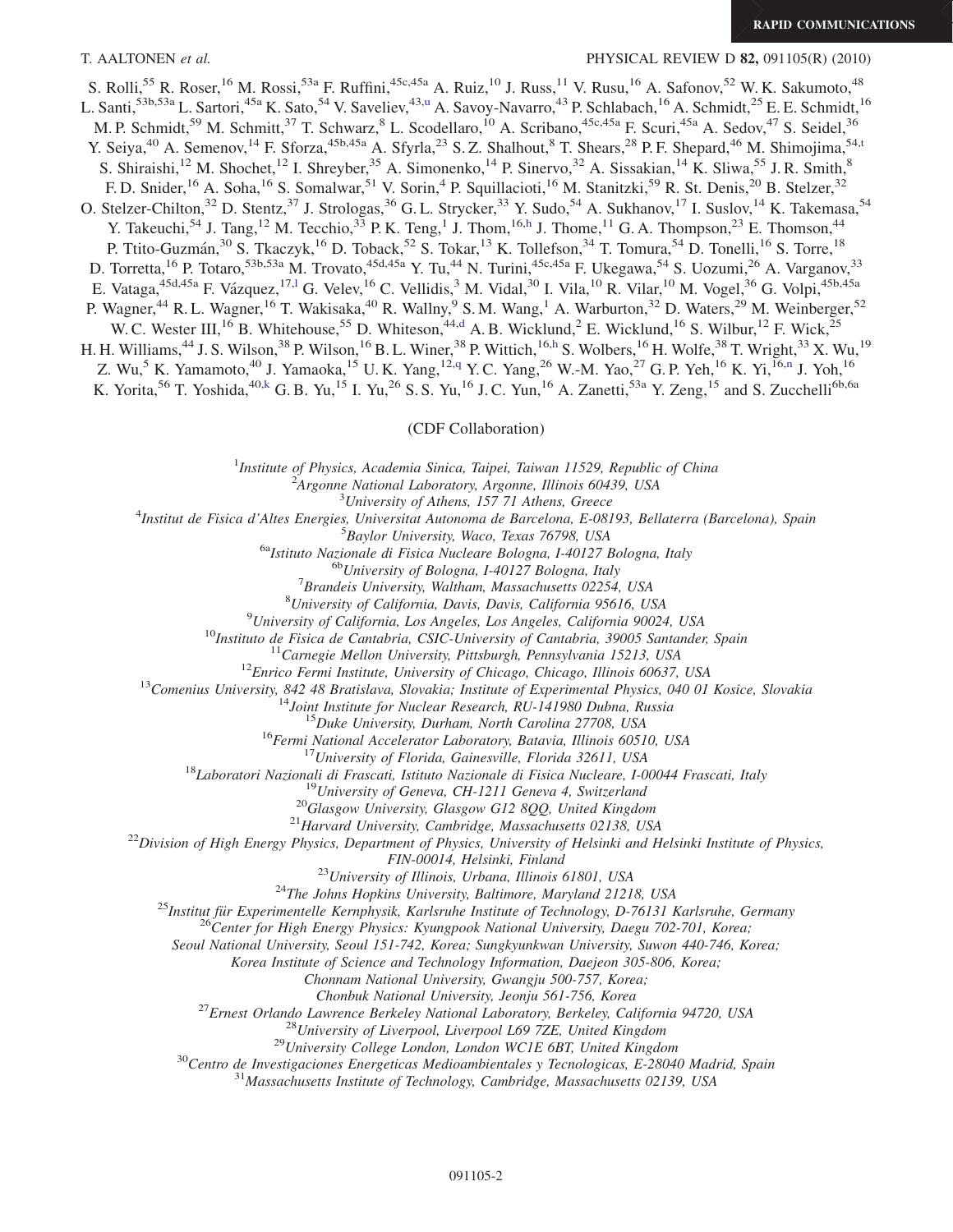UPDATED SEARCH FOR THE FLAVOR-CHANGING ... PHYSICAL REVIEW D 82, 091105(R) (2010)

 $32$ Institute of Particle Physics: McGill University, Montréal, Québec, Canada H3A 2T8;

Simon Fraser University, Burnaby, British Columbia, Canada V5A 1S6;

University of Toronto, Toronto, Ontario, Canada M5S 1A7;

and TRIUMF, Vancouver, British Columbia, Canada V6T 2A3<br><sup>33</sup>University of Michigan, Ann Arbor, Michigan 48109, USA

<sup>34</sup>Michigan State University, East Lansing, Michigan 48824, USA<br><sup>35</sup>Institution for Theoretical and Experimental Physics, ITEP, Moscow 117259, Russia<br><sup>36</sup>University of New Mexico, Albuquerque, New Mexico 87131, USA<br><sup>37</sup>N

<sup>41</sup>University of Oxford, Oxford OX1 3RH, United Kingdom<br><sup>42a</sup>Istituto Nazionale di Fisica Nucleare, Sezione di Padova-Trento, I-35131 Padova, Italy<br><sup>42b</sup>University of Padova, I-35131 Padova, Italy<br><sup>43</sup>LPNHE, Universite P

<sup>45b</sup>University of Pisa, I-56127 Pisa, Italy<br><sup>45c</sup>University of Siena, I-56127 Pisa, Italy<br><sup>45d</sup>Scuola Normale Superiore, I-56127 Pisa, Italy<br><sup>46</sup>University of Pittsburgh, Pittsburgh, Pennsylvania 15260, USA<br><sup>47</sup>Purdue Un

<sup>48</sup>University of Rochester, Rochester, New York 14627, USA<br><sup>49</sup>The Rockefeller University, New York, New York 10065, USA<br><sup>50a</sup>Istituto Nazionale di Fisica Nucleare, Sezione di Roma 1, I-00185 Roma, Italy<br><sup>50b</sup>Sapienza Un

<span id="page-4-1"></span>[a](#page-2-0) Deceased

<span id="page-4-19"></span>[c](#page-2-2) Visitor from Istituto Nazionale di Fisica Nucleare, Sezione di Cagliari, 09042 Monserrato (Cagliari), Italy.

<span id="page-4-16"></span>[e](#page-2-4) Visitor from University of California Santa Barbara, Santa Barbara, CA 93106, USA.

<span id="page-4-23"></span>[f](#page-2-5) Visitor from University of California Santa Cruz, Santa Cruz, CA 95064, USA.

<span id="page-4-6"></span>[g](#page-2-6) Visitor from CERN,CH-1211 Geneva, Switzerland.

<span id="page-4-5"></span>[l](#page-2-10) Visitor from Universidad Iberoamericana, Mexico D.F., Mexico.

- <span id="page-4-15"></span>[mV](#page-2-11)isitor from Iowa State University, Ames, IA 50011, USA.
- <span id="page-4-21"></span>[n](#page-2-12) Visitor from University of Iowa, IA City, IA 52242, USA.

<span id="page-4-14"></span><sup>[o](#page-2-13)</sup>Visitor from Kinki University, Higashi-Osaka City, Japan 577-8502.

- <span id="page-4-13"></span>[p](#page-2-14) Visitor from Kansas State University, Manhattan, KS 66506, USA.
- <span id="page-4-27"></span><sup>[q](#page-3-1)</sup>Visitor from University of Manchester, Manchester M13 9PL, England.

<span id="page-4-7"></span>[r](#page-2-15) Visitor from Queen Mary, University of London, London, E1 4NS, England.

<span id="page-4-11"></span>[s](#page-2-16) Visitor from Muons, Inc., Batavia, IL 60510, USA.

<span id="page-4-26"></span>[t](#page-3-2) Visitor from Nagasaki Institute of Applied Science, Nagasaki, Japan.

<span id="page-4-8"></span><s[u](#page-2-17)p>u</sup>Visitor from National Research Nuclear University, Moscow, Russia.

<span id="page-4-17"></span>[v](#page-2-18) Visitor from University of Notre Dame, Notre Dame, IN 46556, USA.

<span id="page-4-0"></span>[wV](#page-2-19)isitor from Universidad de Oviedo, E-33007 Oviedo, Spain.

<span id="page-4-18"></span>[x](#page-2-20) Visitor from Texas Tech University, Lubbock, TX 79609, USA.

<span id="page-4-4"></span>[y](#page-2-21) Visitor from IFIC(CSIC-Universitat de Valencia), 56071 Valencia, Spain.

- <span id="page-4-24"></span><sup>[z](#page-2-0)</sup>Visitor from Universidad Tecnica Federico Santa Maria, 110v Valparaiso, Chile.
- <span id="page-4-22"></span>[aaV](#page-2-5)isitor from University of Virginia, Charlottesville, VA 22906, USA. [bbV](#page-2-22)isitor from Yarmouk University, Irbid 211-63, Jordan.

<span id="page-4-10"></span>

<span id="page-4-3"></span><sup>&</sup>lt;sup>[b](#page-2-1)</sup>Visitor from University of Massachusetts Amherst, Amherst, MA 01003, USA.

<span id="page-4-9"></span>[d](#page-2-3) Visitor from University of California Irvine, Irvine, CA 92697, USA.

<span id="page-4-12"></span>[h](#page-2-7)Visitor from Cornell University, Ithaca, NY 14853, USA.

<span id="page-4-25"></span>[i](#page-2-8) Visitor from University of Cyprus, Nicosia CY-1678, Cyprus.

<span id="page-4-20"></span>[j](#page-2-9) Visitor from University College Dublin, Dublin 4, Ireland.

<span id="page-4-28"></span>[k](#page-3-0) Visitor from University of Fukui, Fukui City, Fukui Prefecture, Japan 910-0017.

<span id="page-4-2"></span><sup>&</sup>lt;sup>cc</sup>On leave from J. Stefan Institute, Ljubljana, Slovenia.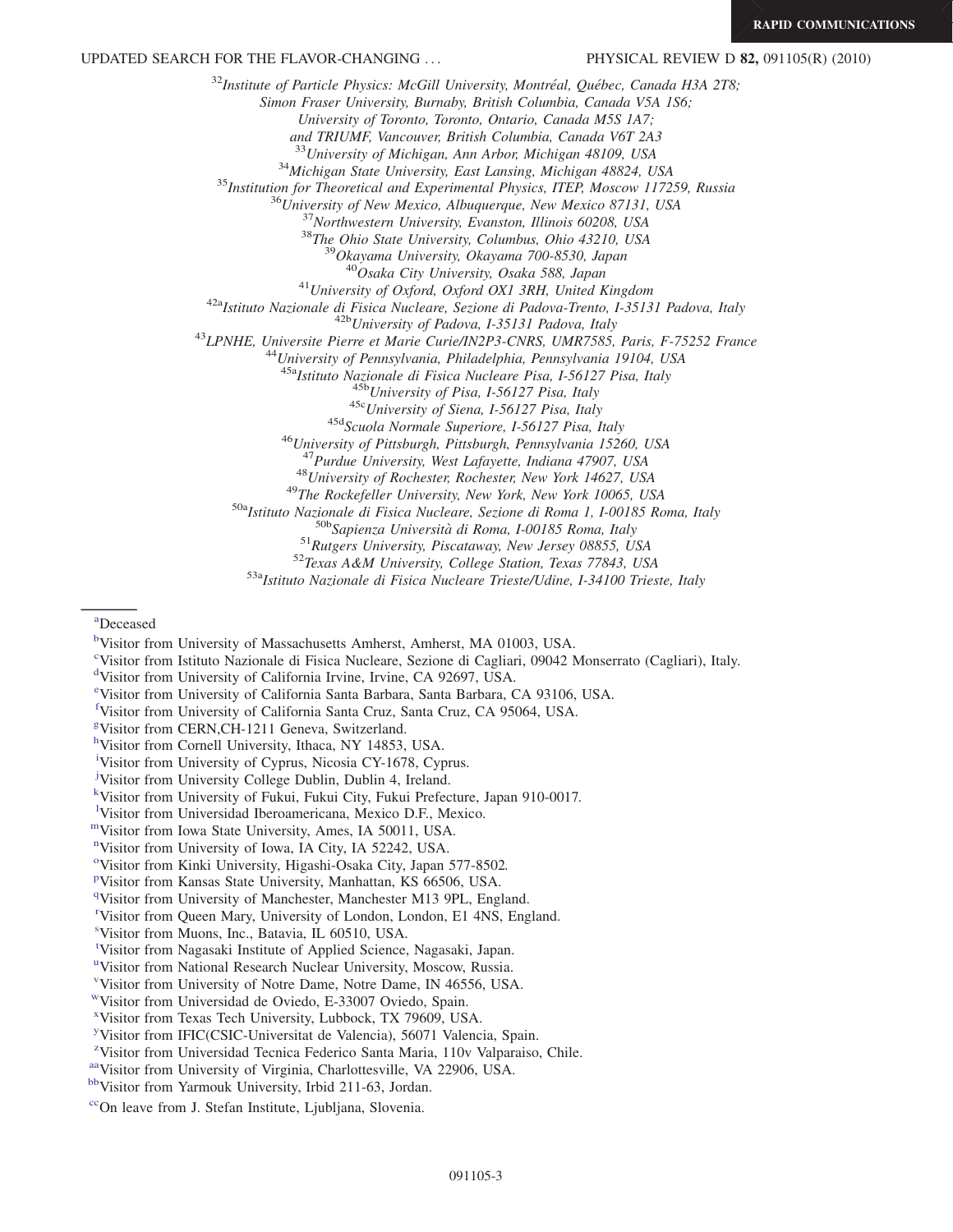$^{53b}$ University of Trieste/Udine, I-33100 Udine, Italy<br>  $^{54}$ University of Tsukuba, Tsukuba, Ibaraki 305, Japan<br>  $^{55}$ Tufts University, Medford, Massachusetts 02155, USA<br>  $^{56}$ Waseda University, Tokyo 169, Japan<br>  $^{5$ <sup>59</sup>Yale University, New Haven, Connecticut 06520, USA (Received 30 August 2010; published 10 November 2010)

We report on a search for the flavor-changing neutral-current decay  $D^0 \to \mu^+ \mu^-$  in  $p\bar{p}$  collisions at  $\sqrt{s}$  = 1.96 TeV using 360 pb<sup>-1</sup> of integrated luminosity collected by the CDF II detector at the Fermilab Tevatron collider. A displaced vertex trigger selects long-lived  $D^0$  candidates in the  $\mu^+\mu^-$ ,  $\pi^+\pi^-$ , and

 $K^-\pi^+$  decay modes. We use the Cabibbo-favored  $D^0 \to K^-\pi^+$  channel to optimize the selection criteria in an unbiased manner, and the kinematically similar  $D^0 \to \pi^+ \pi^-$  channel for normalization. We set an upper limit on the branching fraction  $\mathcal{B}(D^0 \to \mu^+ \mu^-)$  < 2.1 × 10<sup>-7</sup>(3.0 × 10<sup>-7</sup>) at the 90% (95%) confidence level.

DOI: [10.1103/PhysRevD.82.091105](http://dx.doi.org/10.1103/PhysRevD.82.091105) PACS numbers: 12.15.Mm, 13.20.Fc, 14.40.Lb

The flavor-changing neutral-current decay  $D^0 \rightarrow \mu^+ \mu^-$ [\[1\]](#page-9-0) is highly suppressed in the standard model by Glashow-Iliopoulos-Maiani [[2\]](#page-9-1) cancellation. Burdman, Golowich, Hewett, and Pakvasa [\[3\]](#page-9-2) estimate the branching fraction to be about  $10^{-18}$  from short-distance processes, increasing to about  $4 \times 10^{-13}$  with long-distance processes. These rates are many orders of magnitude beyond the reach of the present generation of experiments; the best published upper bound is  $1.4 \times 10^{-7}$  at the 90% confidence level from Belle [\[4](#page-9-3)].

However, new physics contributions can significantly enhance the branching ratio. The authors of Ref. [\[3\]](#page-9-2) consider the effects on  $D^0 \rightarrow \mu^+ \mu^-$  that arise from a number of extensions to the standard model: R-parity violating supersymmetry, multiple Higgs doublets, extra fermions, extra dimensions, and extended technicolor. Some of these scenarios could increase the branching fraction to the range of  $10^{-8}$  to  $10^{-10}$ , and in particular, *R*-parity violating supersymmetry could raise it to the level of the existing experimental bound. Similar enhancements can occur in K and B decays, but charm decays are sensitive to new physics couplings in the up-quark sector. Golowich, Hewett, Pakvasa, and Petrov [[5\]](#page-9-4) have shown that in some new physics scenarios there is a correlation between the new physics contribution to  $D^0$ - $\overline{D}^0$  mixing and the branching fraction of  $D^0 \rightarrow \mu^+ \mu^-$ . If new physics dominates both processes, then the measured mixing can be used to constrain  $\mathcal{B}(D^0 \to \mu^+ \mu^-)$ , or a measurement of both can shed light on the phenomenology of the new physics.

In this paper we report on a search for  $D^0 \rightarrow \mu^+ \mu^$ using data corresponding to 360  $pb^{-1}$  of integrated luminosity collected by the Collider Detector at Fermilab II (CDF II). The 65  $pb^{-1}$  of integrated luminosity comprising our previous search [\[6\]](#page-9-5) is included. We significantly improve the sensitivity of the new search by analyzing a much larger data sample, extending the muon acceptance beyond the central region, identifying muons with a likelihood technique, and discriminating signal from b-hadron related background with the help of a probability ratio.

The CDF II detector [\[7](#page-9-6)] components pertinent to this analysis are tracking systems and muon detectors. The inner tracking system is composed of a silicon microstrip detector [[8](#page-9-7)] surrounded by an open-cell wire drift chamber [\[9\]](#page-9-8). These are located within a 1.4 T solenoidal magnetic field and measure charged particle momenta,  $\vec{p}$ . Four layers of planar drift chambers [\[10\]](#page-9-9) detect muons with  $p_T > 1.4$  GeV/c and provide coverage in the central pseudorapidity range  $|\eta|$  < 0.6, where  $p<sub>T</sub>$  is the magnitude of the momentum transverse to the beam line,  $\eta =$  $-\ln(\tan{\theta/2})$ , and  $\theta$  is the angle of the track with respect to the proton beam line. Conical sections of drift tubes cover the forward pseudorapidity region  $0.6 < |\eta| < 1.0$ for muons with  $p_T > 2.0 \text{ GeV}/c$ .

We determine the  $D^0 \rightarrow \mu^+ \mu^-$  branching fraction using the kinematically similar  $D^0 \rightarrow \pi^+ \pi^-$  decay as a reference signal,

$$
\mathcal{B}\left(D^{0}\to\mu^{+}\mu^{-}\right) = \frac{N_{\mu\mu}}{N_{\pi\pi}}\frac{A_{\pi\pi}}{A_{\mu\mu}}\frac{\mathcal{B}(D^{0}\to\pi^{+}\pi^{-})}{\epsilon_{\mu\mu}},\quad(1)
$$

where  $\mathcal{B}(D^0 \to \pi^+ \pi^-) = (1.397 \pm 0.027) \times 10^{-3}$  is the world average branching fraction [[11](#page-9-10)],  $N_{\mu\mu}$  and  $N_{\pi\pi}$  are the numbers of  $D^0 \to \mu^+ \mu^-$  and  $D^0 \to \pi^+ \pi^-$  events observed,  $A_{\mu\mu}$  and  $A_{\pi\pi}$  are the combined acceptances and efficiencies for reconstructing dimuon and dipion  $D^0$ decays, and  $\epsilon_{\mu\mu}$  is the efficiency of dimuon identification. Except for the requirement of muon identification and the assignment of final state particle mass, the event selection criteria are the same for both the  $\mu^+ \mu^-$  and  $\pi^+ \pi^-$  modes. In the spirit of obtaining an unbiased result, we hid the data in the signal mass window (''blinding'') and fixed the selection criteria before revealing the data in the signal region (''unblinding''). The ratio of acceptances times efficiencies  $A_{\pi\pi}/A_{\mu\mu}$  is estimated from simulated data samples, while the efficiency for dimuon identification,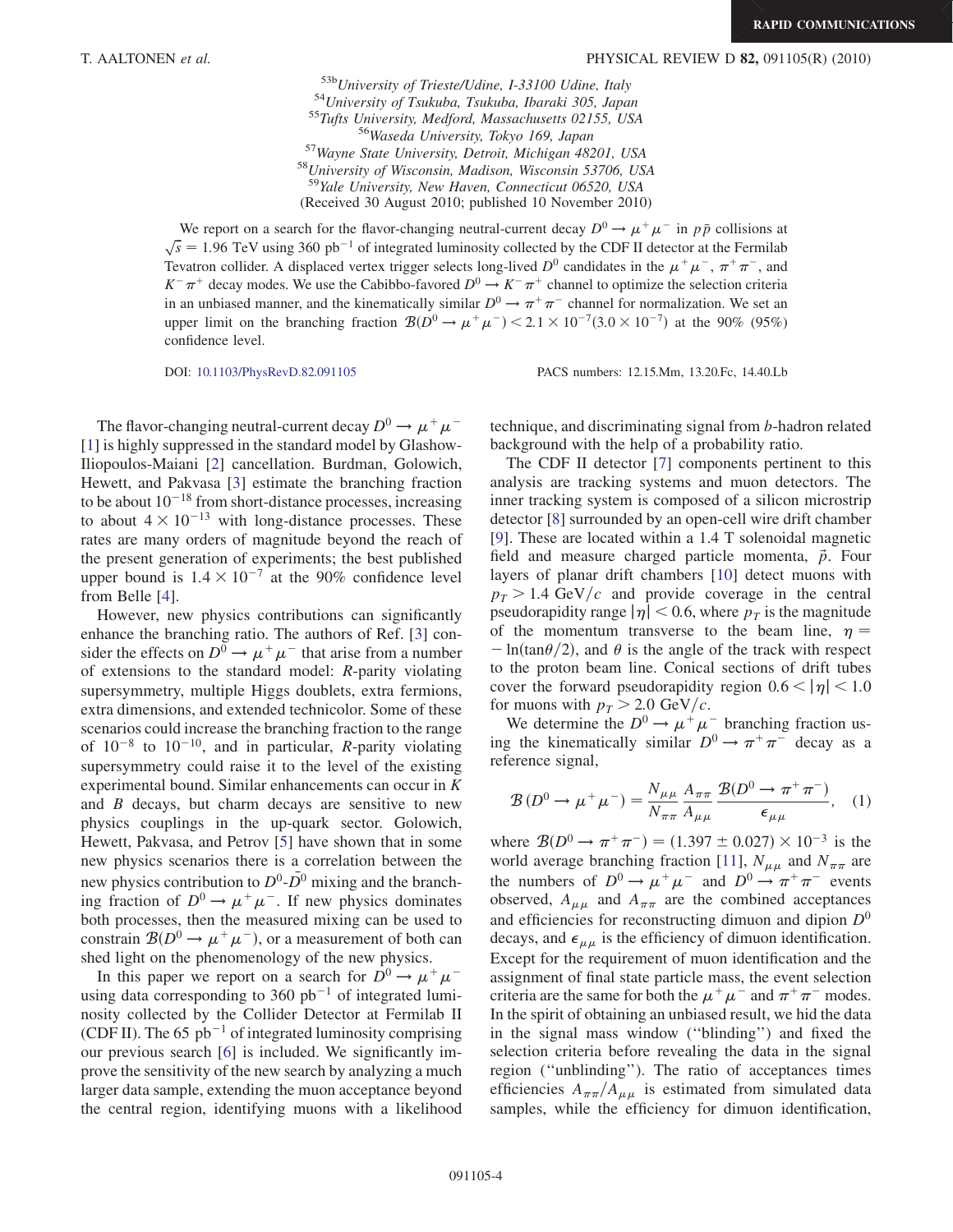$\epsilon_{\mu\mu}$ , is determined from  $J/\psi \rightarrow \mu^+\mu^-$  data. The backgrounds are estimated using  $D^0 \to K^- \pi^+$  data, blinded  $D^0 \rightarrow \mu^+ \mu^-$  data, and simulated samples.

The  $D^0$  data come from a sample enriched in heavy flavor using a silicon vertex trigger that selects events having displaced vertices using custom hardware processors [[12,](#page-9-11)[13\]](#page-9-12). The trigger selects events containing two oppositely charged particles reconstructed as helical tracks formed from signals in the drift chamber and silicon detectors, each with  $p_T > 2$  GeV/c, and transverse momentum sum  $p_T^+ + p_T^- > 5.5$  GeV/c, where  $\pm$  refer to the oppositely charged pair. Information from the silicon detectors is used to precisely determine the track positions near the beam line. Decays of particles with picosecond lifetimes are preferentially selected by requiring each track of the pair (the trigger tracks) to have an impact parameter between 120  $\mu$ m and 1.0 mm with respect to the beam line, and the pair to be consistent with originating from the decay of a particle traveling a transverse distance  $L_{xy}$  > 200  $\mu$ m from the beam line [[14](#page-9-13)]. Finally, the tracks must be separated azimuthally by an angle  $2^{\circ} < |\Delta \phi| < 90^{\circ}$ , a range that is highly efficient for heavy-flavor decays while suppressing non-heavy-flavor backgrounds. The requirements are made first at trigger level, and then verified in a complete event reconstruction.

From the trigger sample, three non-overlapping subsamples of dimuon candidates are selected because the muon efficiencies in the central and forward regions are significantly different, and independent treatment improves the sensitivity. The three subsamples are central-central (CC) where both tracks lie in the range  $|\eta|$  < 0.6, centralforward (CF) where one track lies in the range  $|\eta|$  < 0.6 and the other in the range  $0.6 < |\eta| < 1.0$ , and forwardforward (FF) where both tracks fall in the range  $0.6 <$  $|\eta|$  < 1.0.

All of the  $D^0$  candidates used in the analysis come from  $D^{*+} \to D^0 \pi^+$  candidates. A large fraction of reconstructed  $D^0$  mesons come from  $D^*$  decays and the narrow resonance width limits the phase space for random combinatorics. The  $D<sup>0</sup>$  candidates consist of pairs of oppositely charged particles, matched to trigger tracks, with invariant mass 1:845 <  $M_{\mu\mu}$  < 1.890 GeV/ $c^2$ , where the tracks are assigned the muon mass. The one degree of freedom fit for the vertex of the track pair must have  $\chi^2$  < 20. We select  $D^{*+} \to D^0 \pi^+$ decays by combining a third track, assigned the  $\pi^+$  mass, with the  $D^0$  candidate and requiring the mass difference  $M_{\mu\mu+\pi} - M_{\mu\mu}$  to fall in the range of the resonance, 144 MeV/ $c^2$  to 147 MeV/ $c^2$ , where  $\mu \mu + \pi$  refers to the combination of the track pair with the third track. To be considered for this analysis, the third track must have  $p_T \geq 0.4$  GeV/c. About 88% of the selected D<sup>\*</sup> decays are produced directly in the  $p\bar{p}$  interaction (prompt) with the remainder coming from b-hadron decay (secondary) [[15\]](#page-9-14).

Figure [1](#page-6-0) shows the resulting invariant mass spectrum for  $D<sup>0</sup>$  candidates in the CC subsample. The search window,



<span id="page-6-0"></span>FIG. 1 (color online). The dimuon invariant mass distribution of events in the CC  $D^0 \rightarrow \mu^+ \mu^-$  subsample before applying muon identification. The dotted lines indicate the search window, spanning the mass range 1.845 GeV/ $c^2$  to 1.890 GeV/ $c^2$  and highly populated with  $\overline{D}^0 \rightarrow \pi^+ \pi^-$  decays. The binned data is fitted to a Gaussian for the mass-shifted  $\overline{D}^0 \rightarrow \pi^+ \pi^-$  peak plus linear background over the mass range 1.800 to 1.950  $GeV/c^2$ .

spanning the range around the  $D^0$  mass from 1.845 to 1.890 GeV/ $c^2$ , is heavily populated with mass-shifted  $D^0 \rightarrow \pi^+ \pi^-$  decays and underlying background. The more numerous  $D^0 \rightarrow K^- \pi^+$  decays are mass shifted below 1.800 GeV/ $c^2$ , well separated from the search region. The distributions for the CF and FF subsamples have similar widths for the  $D^0 \rightarrow \pi^+ \pi^-$  peak, and similar fractions and shapes for the underlying background. To be considered as a  $D^0 \rightarrow \mu^+ \mu^-$  candidate, both  $D^0$  daughter tracks must satisfy a muon likelihood requirement [\[16\]](#page-9-15) based on energy loss information from the tracker, the electromagnetic and hadronic calorimeter energy deposition, and track based isolation, in addition to the muon detector information. The additional information reduces the probability to misidentify pions and kaons as muons by about a factor of 2.5 over that obtained with muon detector information alone, while decreasing the muon identification efficiency by about 20%.

We estimate the muon identification efficiency per track as a function of transverse momentum using a sample of  $J/\psi \rightarrow \mu^+ \mu^-$  decays collected by a trigger requiring an identified muon candidate together with a second track displaced from the  $p\bar{p}$  beam line. The second track has the same characteristics as a trigger track used to form  $D^0$ decays, in particular, no muon identification requirement, giving an unbiased sample for determining the muon identification efficiency. The muon likelihood requirement is found to be approximately 70% efficient for central muons and 40% efficient for forward muons. The misidentification probabilities for pions and kaons are determined as a function of track  $p_T$  using the large sample of Cabibbofavored  $D^0 \rightarrow K^- \pi^+$  decays selected in the same manner as the signal sample, but using kaon and pion masses, and requiring the charge of the third track to be opposite to the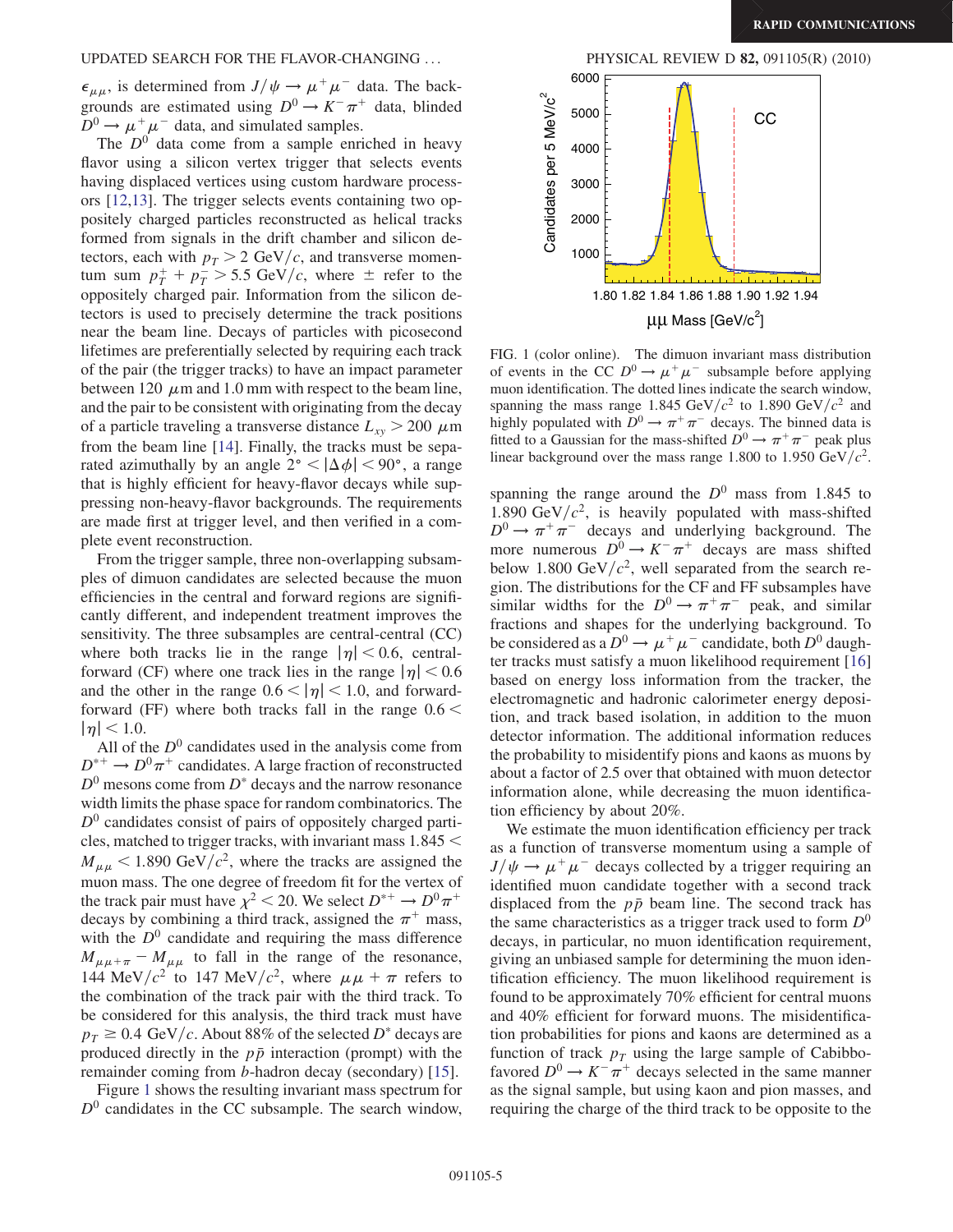

FIG. 2 (color online). The probability ratio distribution of cascade dimuon MC and  $D^0 \rightarrow K^- \pi^+$  data. The  $D^0 \rightarrow K^- \pi^+$ data have the same mixture of prompt production and b-decay production as the reference and signal modes, but are statistically independent. The arrow indicates the minimum value for signal selection.

charge of the kaon. This selects the Cabibbo-favored decays and yields a nearly pure sample of kaons and pions satisfying the same requirements as the decay tracks in the signal sample. The probability to satisfy the muon likelihood requirement varies smoothly with  $p<sub>T</sub>$  and is about 0.5% (0.2%) for  $\pi^{\pm}$ , 1.3% (0.3%) for  $K^+$ , and 0.7% (0.3%) for  $K^-$  tracks within the central (forward) acceptance.

After requiring muon identification for both tracks, the surviving background events fall into four categories: b-hadron decays with two real muons (cascade dimuons);  $b$  decays with one real muon (semi-muonic  $B$  decays);  $D^0 \rightarrow \pi^+ \pi^-$  decays where both pions are misidentified as muons; and combinatorial background where random combinations of hadrons are misidentified as muons. The surviving  $D^0 \to \pi^+ \pi^-$  events are associated predominantly with real  $D^*$  decays, while the other backgrounds are associated with a mix of real  $D^*$  decays and random track combinations. We find the background contributions from semi-muonic c-hadron decays and  $D^0 \to K^- \pi^+$  decays to be negligible.

#### <span id="page-7-0"></span>T. AALTONEN et al. PHYSICAL REVIEW D 82, 091105(R) (2010)

The dominant background is cascade dimuons from inclusive  $B \to D\mu \nu Y \to \mu^+ \mu^- \nu \bar{\nu} X$  decays where B represents a b hadron, D represents a c hadron, and X and Y represent other possible decay products. We estimate the number of cascade dimuons and semi-muonic  $B$  decays with a misidentified hadron  $(B \to \pi \mu \nu X, K \mu \nu X,$  and  $p\mu\nu X$ ) using Monte Carlo (MC) simulation and applying the measured,  $p_T$  dependent, muon misidentification probabilities to the hadrons. The MC uses EVTGEN [\[17\]](#page-9-16) to decay b and c hadrons, with branching fractions taken from [\[11\]](#page-9-10), and a GEANT [[18](#page-9-17)] detector simulation. The MC sample is scaled to match the  $J/\psi \rightarrow \mu^+ \mu^-$  peak from  $B \to J/\psi X \to \mu^+ \mu^- X$  decays that pass the displaced vertex trigger simulation to the corresponding peak in the data.

Prompt  $D^0 \rightarrow \mu^+ \mu^-$  signal is separable from the dominant cascade dimuon background by the tendency for cascade dimuon events to point away from the  $p\bar{p}$  collision point, and the longer lifetime of b hadrons relative to  $D^0$ mesons. To reduce this background contribution, we construct a probability ratio based on two quantities: the impact parameter,  $d_0$ , of the  $D^0$  candidate to the reconstructed  $p\bar{p}$  collision point, and the significance of the transverse displacement,  $s_L$ , of the  $D^0$  candidate decay from the  $p\bar{p}$  collision point, defined as the transverse displacement divided by its uncertainty,  $L_{xy}/\sigma_{L_{xy}}$ . The probability ratio takes the form

$$
p(d_0, s_L) = \frac{p^S(d_0)p^S(s_L)}{p^S(d_0)p^S(s_L) + p^B(d_0)p^B(s_L)},
$$
 (2)

where  $p^{S}(x)$  [ $p^{B}(x)$ ] are the probability density functions for the variable, x, for  $D^0 \rightarrow \mu^+ \mu^- [B \rightarrow \mu^+ \mu^- \nu \nu X]$ decays. The probability density functions are computed from MC simulation. This formulation assumes that the input variables are uncorrelated. A correlation between the variables has the effect of inducing a suboptimal analysis performance, but does not introduce any bias to the result. The probability ratio distribution is shown in Fig. [2](#page-7-0) for  $B \to \mu^+ \mu^- \nu \bar{\nu} X$  MC and  $D^0 \to K^- \pi^+$  data. The  $D^0 \to$  $K^-\pi^+$  data consists of the same admixture of prompt and

<span id="page-7-1"></span>TABLE I. Background estimates, numbers of reference mode events, acceptances, efficiency factors, and numbers of observed events for the CC, CF, and FF dimuon classes. The uncertainties are statistical and systematic uncertainties combined in quadrature.

|                                     | CC.               | <b>CF</b>         | FF                |
|-------------------------------------|-------------------|-------------------|-------------------|
| Cascade dimuons                     | $3.8 \pm 1.3$     | $2.5 \pm 1.0$     | $1.0 \pm 0.5$     |
| Semi- $\mu$ B decays                | $0.54 \pm 0.06$   | $0.13 \pm 0.03$   | $0.07 \pm 0.02$   |
| Combinatorial background            | $0.04 \pm 0.01$   | $0.01 \pm 0.01$   | < 0.01            |
| $D^0 \rightarrow \pi^+ \pi^-$ misID | $0.53 \pm 0.01$   | $0.06 \pm 0.01$   | $0.01 \pm 0.01$   |
| Total background                    | $4.9 \pm 1.3$     | $2.7 \pm 1.0$     | $1.0 \pm 0.5$     |
| $N_{\pi\pi}$                        | $24400 \pm 200$   | $9620 \pm 130$    | $6940 \pm 110$    |
| $A_{\pi\pi}/A_{\mu\mu}$             | $0.872 \pm 0.005$ | $0.872 \pm 0.005$ | $0.872 \pm 0.005$ |
| $\epsilon_{\mu\mu}$                 | $0.437 \pm 0.003$ | $0.257 \pm 0.004$ | $0.161 \pm 0.003$ |
| Observed events                     |                   |                   |                   |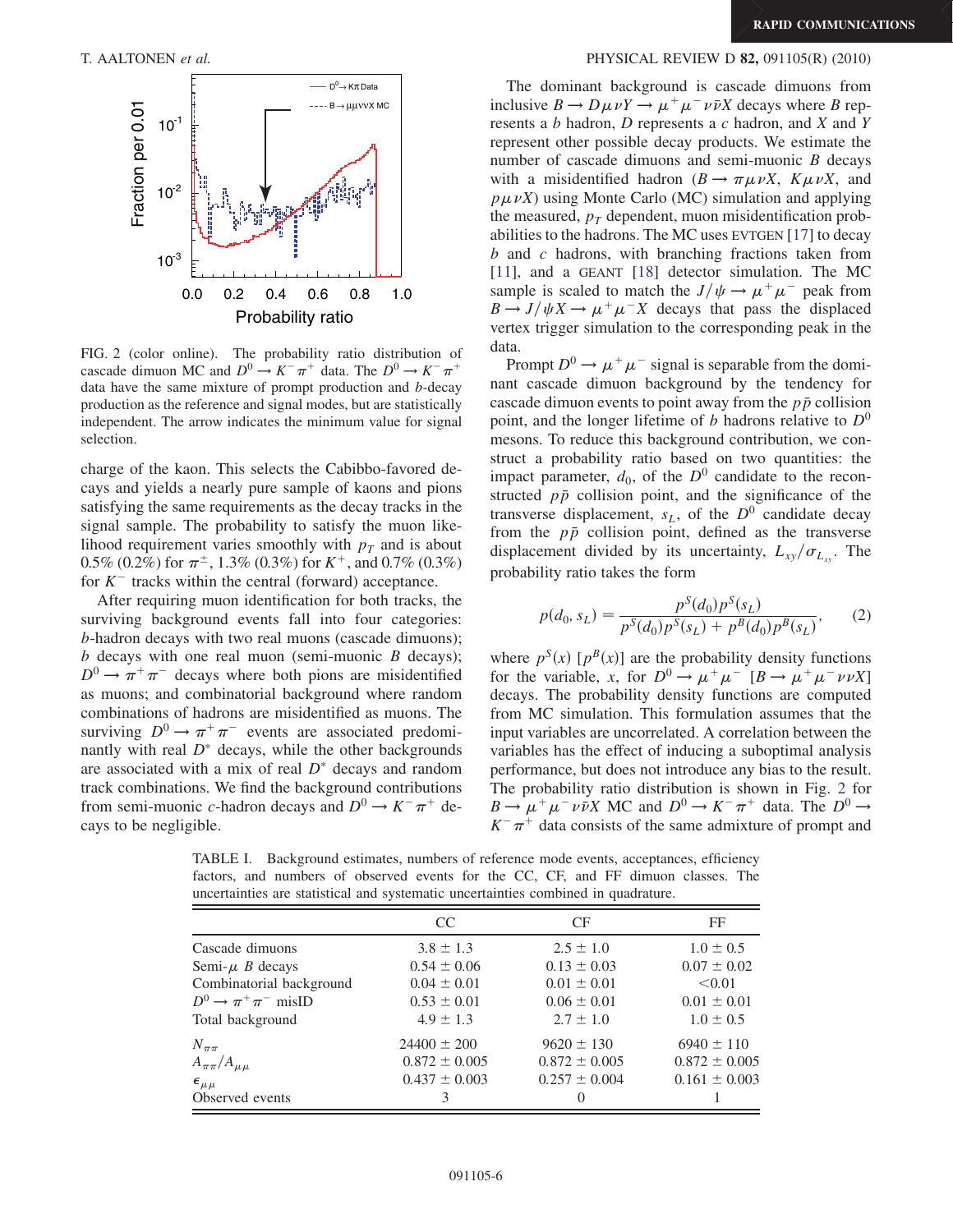#### UPDATED SEARCH FOR THE FLAVOR-CHANGING ... PHYSICAL REVIEW D 82, 091105(R) (2010)

secondary production as the  $D^0 \rightarrow \mu^+ \mu^-$  signal and  $D^0 \rightarrow \pi^+ \pi^-$  reference modes. The expected sensitivity of the analysis was determined (following the procedure described below, with the  $D^0 \to K^- \pi^+$  efficiency in place of the blinded  $D^0 \rightarrow \mu^+ \mu^-$  efficiency) for a range of probability ratio requirements, and the best sensitivity is achieved for a minimum requirement of 0.35. This requirement keeps 87% of the signal while removing on average 75% of the cascade dimuon and semi-muonic B decays. The results are summarized in the first two rows of Table [I](#page-7-1), where the uncertainties come from statistics.

The  $D^0 \rightarrow \pi^+ \pi^-$  misidentification background is estimated by applying the  $p_T$  dependent muon misidentification probabilities to the pion tracks in  $D^0 \to \pi^+ \pi^-$  events. Combinatorial background is estimated by applying the  $p_T$ dependent muon misidentification probabilities to  $D^0$  candidates with masses above the search window,  $1.890 \le$  $M_{\mu\mu} \leq 4.000 \text{ GeV}/c^2$ , where both tracks fail the muon likelihood requirement, and extrapolating to the search window with a fitted quadratic function. We assume the tracks are 85% pions and 15% kaons, based on the assumption that b decays are the primary source of trigger tracks, and include a systematic uncertainty coming from the variation when the mixture is varied by 10%. The results are listed in the third and fourth rows of Table [I,](#page-7-1) where the uncertainties are the combined statistical and systematic uncertainties. We check the nonpeaking background estimates by comparing the background prediction and data in the dimuon invariant mass range above the search window, from 1.890 to 4.000 GeV/ $c^2$ . As shown in Fig. [3](#page-8-0), good agreement is seen between data and the background model in the three subsamples. An alternative method to estimate the nonpeaking background contribution exploits the mass distribution being roughly flat in the mass range from 2.000 to 2.900 GeV/ $c^2$ . We fit this range in data with a constant value, indicated by ''flat rate'' in Fig. [3](#page-8-0), and extrapolate to the search window. The two methods agree within the uncertainties listed in Table [I](#page-7-1).

We determine  $N_{\pi\pi}$  by performing a  $\chi^2$  fit with Gaussian signal plus linear background to the  $\pi^+\pi^-$  mass distribution (like Fig. [1](#page-6-0) but assigning the pion mass to tracks) and integrating the Gaussian over the search window. The ratio of acceptances times efficiencies  $A_{\pi\pi}/A_{\mu\mu}$  is estimated using MC simulation, where the dominant systematic uncertainty comes from reweighting the MC to reproduce the  $p_T$  and  $\eta$  distributions of  $D^0$  decays reconstructed in data. The dominant source of inefficiency for dipion decays relative to dimuon decays comes from hadronic interactions in the detector, about an 11% relative inefficiency. Pion decay in flight accounts for the remaining 2% of the relative inefficiency. To determine the effective dimuon identification efficiency,  $\epsilon_{\mu\mu}$ , we convolute the  $p_T$ -dependent muon identification efficiency with the  $p_T$ spectrum of pions from  $D^0 \to \pi^+ \pi^-$ . The results are listed in the lower half of Table [I.](#page-7-1)

We use a hybrid frequentist/Bayesian method to determine the branching ratio  $\mathcal{B}(D^0 \to \mu^+ \mu^-)$  and perform a multichannel calculation that allows for the combination of the three dimuon subsamples. The calculation uses likelihood ratio ordering [[19](#page-9-18)], and includes uncertainties on input quantities (nuisance parameters) according to Cousins-Highland [\[20](#page-9-19)]. For the input quantities shown in Table [I](#page-7-1), the sensitivity for  $\mathcal{B}(D^0 \to \mu^+ \mu^-)$  is estimated to be  $5.2 \times 10^{-7}$   $(6.0 \times 10^{-7})$  at the 90% (95%) confidence

<span id="page-8-0"></span>

FIG. 3 (color online). The invariant mass distribution of  $D^0 \rightarrow$  $\mu^+ \mu^-$  candidate events with the final selection criteria.